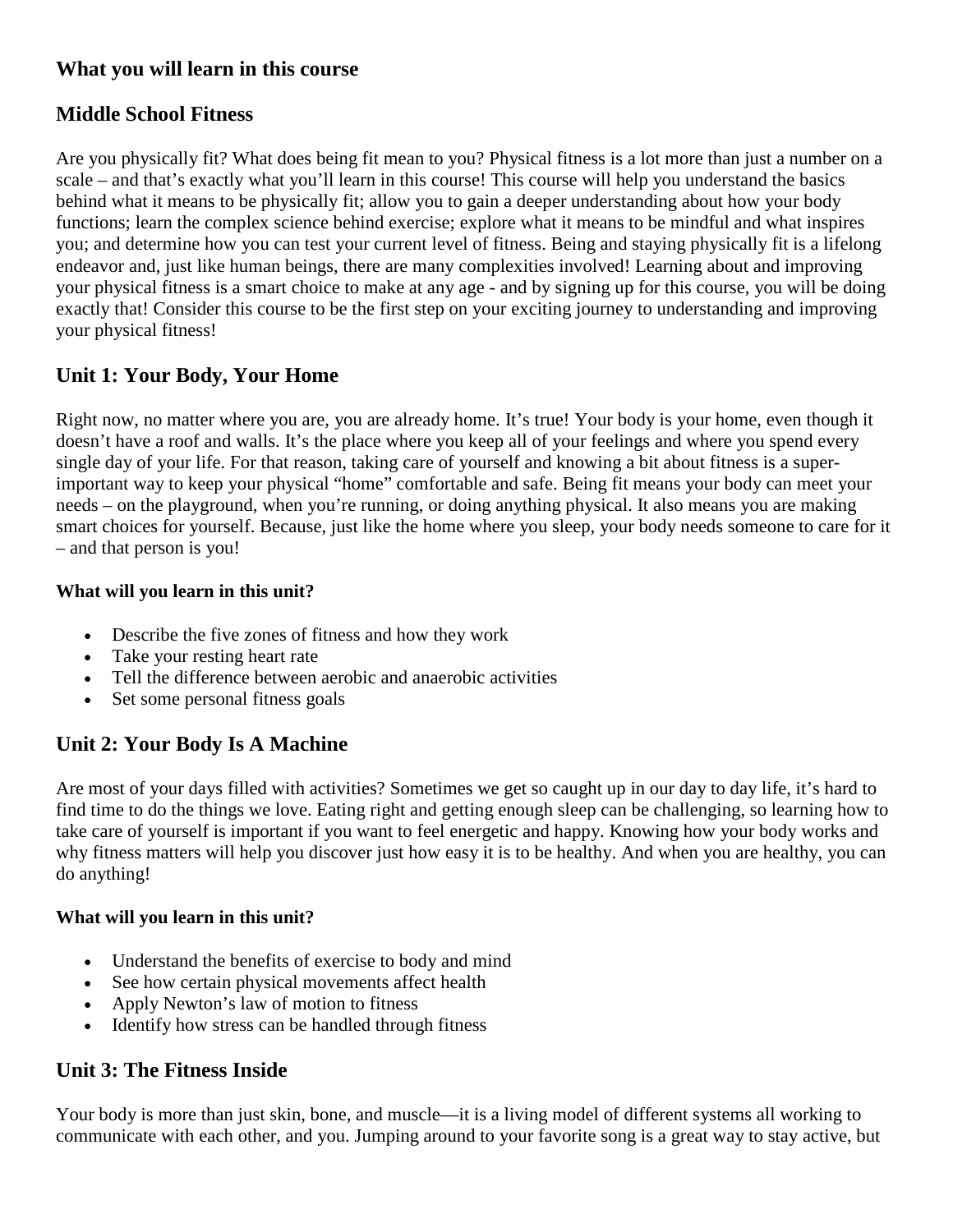staying truly "fit" also calls for an understanding of what is happening inside your body every day. Are you ready to take a glimpse of the amazing things you can do?

#### **What will you learn in this unit?**

- Describe how fitness is improved through exercise
- Explain how muscles function in the body
- Recognize how certain internal systems are affected by fitness
- Identify safe ways to exercise

### **Unit 4: Mind Your Own Fitness**

The word *fitness* can mean a lot of things. Being fit means you are physically healthy and able to move your body, but what about *total fitness*? This is a type of well-being that includes the mind as well as the body. Finding this kind of healthy relationship between mind and body takes effort, self-acceptance, and a willingness to try new things. But it is also a great deal of fun! Creating your own fitness plan will help you strike the right balance and fill your time with activities you love.

#### **What will you learn in this unit?**

- Understand the different functions of the body
- Explain how the mind and body are connected
- Recognize how to use technology to monitor health
- Identify ways to stay happy and healthy through personal fitness

## **Middle School Fitness Midterm Exam**

- Review information acquired and mastered from this course up to this point.
- Take a course exam based on material from the first four units in this course (Note: You will be able to open this exam only one time.)

### **Unit 5: Finding Your Fitness Team**

There's no denying it—fitness is a lot of fun. Whether you are running around on a soccer field with your teammates or hiking alone in a beautiful forest, exercise is wonderful for your body and mind. And one of the best things about being active is there's no limit to what you can do. We've looked at ways that you can have fun exercising independently. Working with others to find your personal best is another way to be happy, healthy, and ready to take on new challenges.

#### **What will you learn in this unit?**

- Understand the importance of personal responsibility in group efforts
- Explain how common goals contribute to group fitness
- Identify ways to make the best of difficult injuries
- Learn the value of competition, trust, and strategy

# **Unit 6: Finding Energy In Food**

Do you ever feel confused about what to eat? Chips, cookies, candy—they all taste delicious, but they don't give your body lasting energy *or* keep it healthy. There are so many things to consider when choosing the right fuel — calories, sugar, fat, carbs — it can almost take the fun out of finding something to eat. But once you